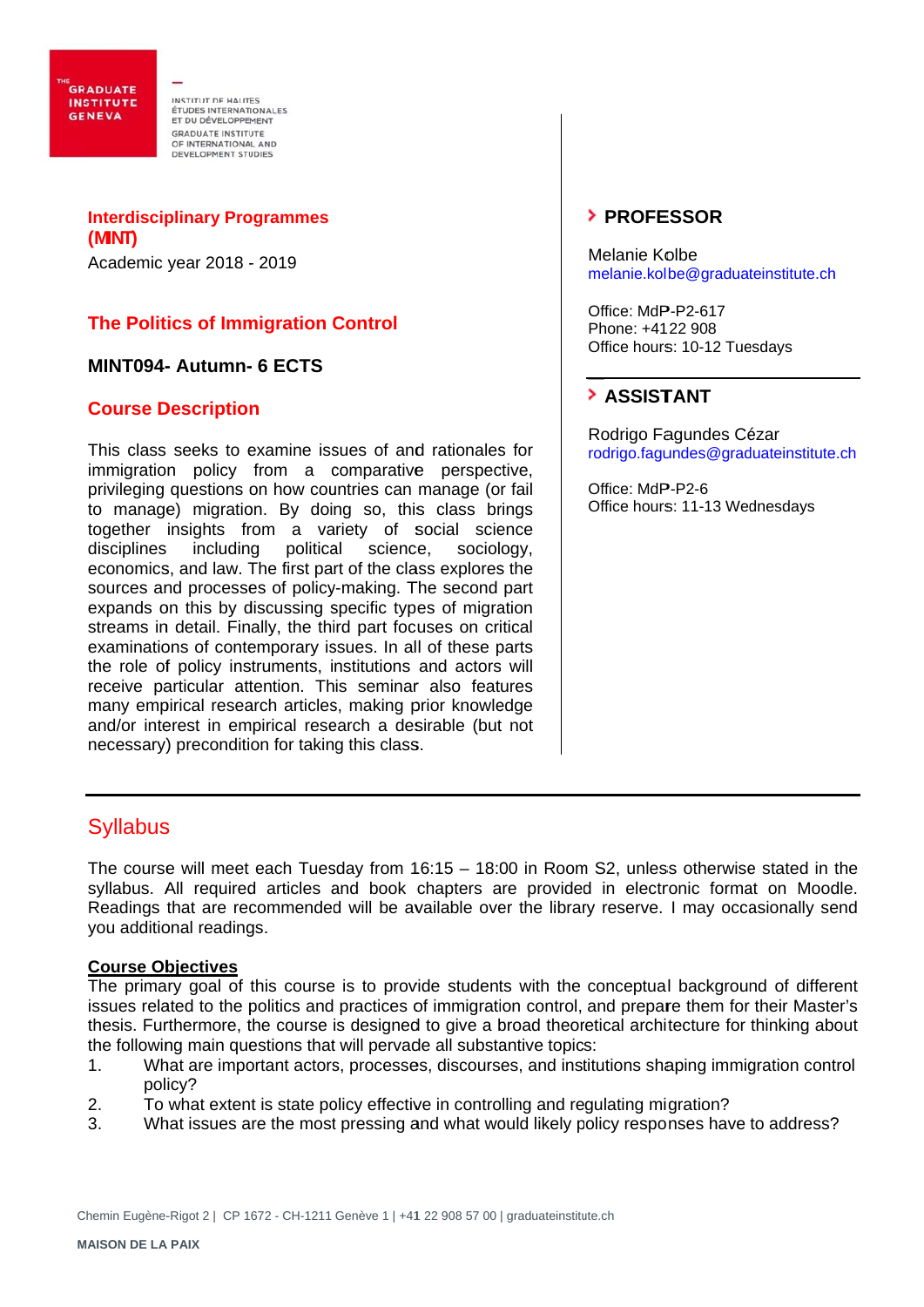In addition, the course is supposed to help students improve their critical reading and writing of academic work, to bring them up to the present on some of the important intellectual work being done, and equip them to understand and critically evaluate new developments in immigration control relevant to their future policy or academic careers. Upon completion of this course, students should be able to:

- Have a solid understanding of basic immigration patterns, legal structures, and academic debates.
- Identify what core concepts, relationships, and issues are involved in immigration policy making.
- Apply new won insights on cases encountered outside of class.
- Analyze approaches and articles, and identify weaknesses, using their own insights or those of other approaches.
- Criticize and evaluate political outcomes related to immigration policy.

# **How to Maximize Your Learning Experience**

- 1. Be prepared to read, think and discuss… A LOT.
- 2. Know that I have very high expectations of your work and that you should as well.
- 3. Schedule appointments to meet with the TA or me to discuss your progress and understanding of course material. **We are always willing to help.**
- 4. Plan to come to class every day, and remember: "To be 'early' is to be on time, to be 'on time' is to be late, and to be 'late' is unacceptable."

# **Course Format**

### *Interactive Lecture*

A major feature of this class will be class participation in form of discussing the assigned articles, critically reflecting on theoretical approaches, and actively engaging with your peers. Thus, it will be essential that you carefully read the assigned required readings prior to class. I will lecture only to convey general theoretical and topical overviews, as well as key terms and principles that are covered in the readings. You are expected to complete all required readings by the date listed, which will help you contribute to class discussion.

To read efficiently, avoid a careful, one-time, word-by-word reading of the text. Instead, skim the introduction and conclusion, where available, to identify the author's main argument(s). Then scan section headings (or the first sentence in each paragraph) to see how the author develops and supports their argument. Finally, reserve detailed reading for those sections that clarify the argument or provide supporting evidence. If you are spending more than three hours on a set of readings, you are reading too closely.

Furthermore, spend some time thinking about the reading:

- What is the author's main argument?
- What evidence is used to support the argument?
- Is the argument and evidence compelling? Are there alternative explanations?
- How does the reading relate to previous ones covered in the course?
- Why are we reading this?

### *Participation*

Participation is an essential and mandatory component of this course. You are expected to (1) come to class having read the assigned material and contribute meaningfully to class discussions, (2) follow news pertinent to our topics, and (3) critically reflect on concepts and articles we encounter. Turning any class from a 'dry' lecture into an exciting, but insightful seminar requires collective and interactive participation of each student. Thus, the quality of your learning experience is determined by lively and polite exchange of thoughts and criticisms.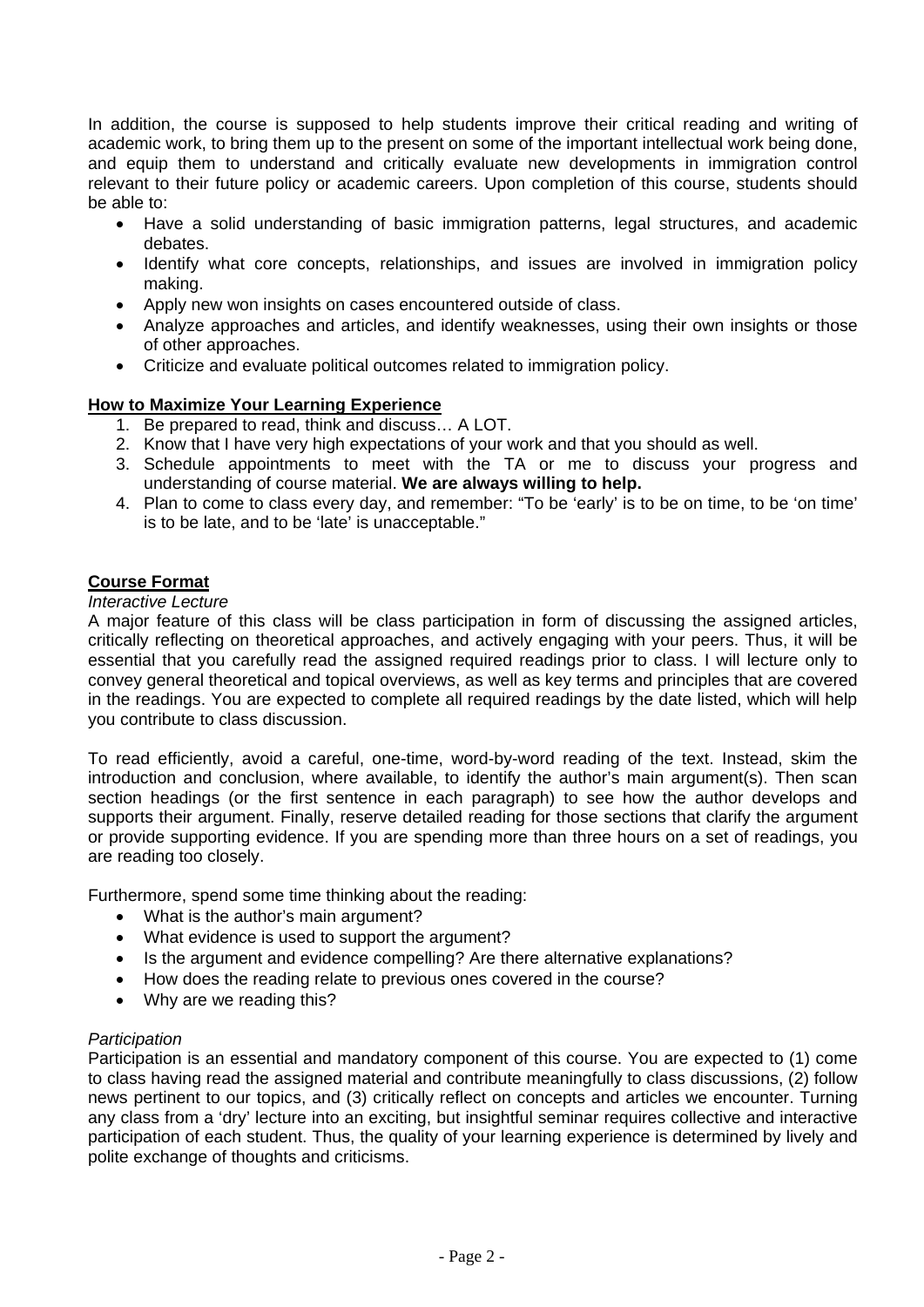The grade you earn will reflect the amount and quality of your participation, as well as your attendance. It should be common sense that you cannot earn a great participation grade if you are not attending class. Below I defined what reflects different qualities of comments.

Comment Quality:

- "High": Comments show reflection about the reading or the discussion at hand, contribution through strong points and/or adding value to the discussion by stating their opinion based on factual knowledge.
- "Satisfying": Comments show engagement in class discussion, willingness to "take a guess", and ability to link previous lecture material to discussions at hand, as well as expressing opinions.
- "Low": Comments show engagement in class discussion, but student never contributes to the added value or demonstrates knowledge from the readings – they are just working for that tick mark

### **Assessments**

1. Weekly Response Papers

Each student is required to submit 8 weekly short response papers (starting from session 2 on) based on the assigned required readings, **due the day before each class by 6 PM** (i.e. Monday by 6 PM) **via Moodle.** Every week 2-3 core questions are posed per unit that should be addressed in composing the response paper. The goal is to demonstrate that you did the readings, can synthesize key information and are prepared for the class discussion based on the outlined core questions. The response paper should be between 2 and 3 pages but not shorter. The paper will be evaluated based on its quality and number of readings incorporated. Response papers cannot be handed in retrospectively, but additional response papers can replace earlier (weaker) ones. Sessions where no papers are due are Session 1 and Session 14.

# 2. Case Study Report

Students are asked to work in a small group of 3-4 and present a current case of immigration policy issue that falls within the provided topics outlined below. The case study should present key facts and issues and be followed by 2-3 discussion questions. Details on how to structure the report will be provided in class. All groups are required to meet with the instructor and discuss their ideas prior to their respective presentation. There are 6 different broad topics available:

- Labor migration in the Middle East:
- The 'refugee crisis' in Europe;
- Forced migration in Asia;
- Irregular migration in North Africa;
- The 'Global Compact on Migration';
- The securitization of migration in Europe;
- The migration industrial-complex in the Americas.

# 3. Policy Briefs

Students are asked to turn in a collection of policy briefs outlining what they consider to be the most pressing issues in regard to managing migration from different regional perspectives. Students should write two, 4-6 page long briefs on two different regions (students are welcome to choose the regions themselves). Details on how to structure the briefs will be provided in class. This assignment is **due December 14, by 6:00 pm** on Moodle, because the policy briefs will be distributed in small groups of 3-4 students to facilitate discussion in class on December 18.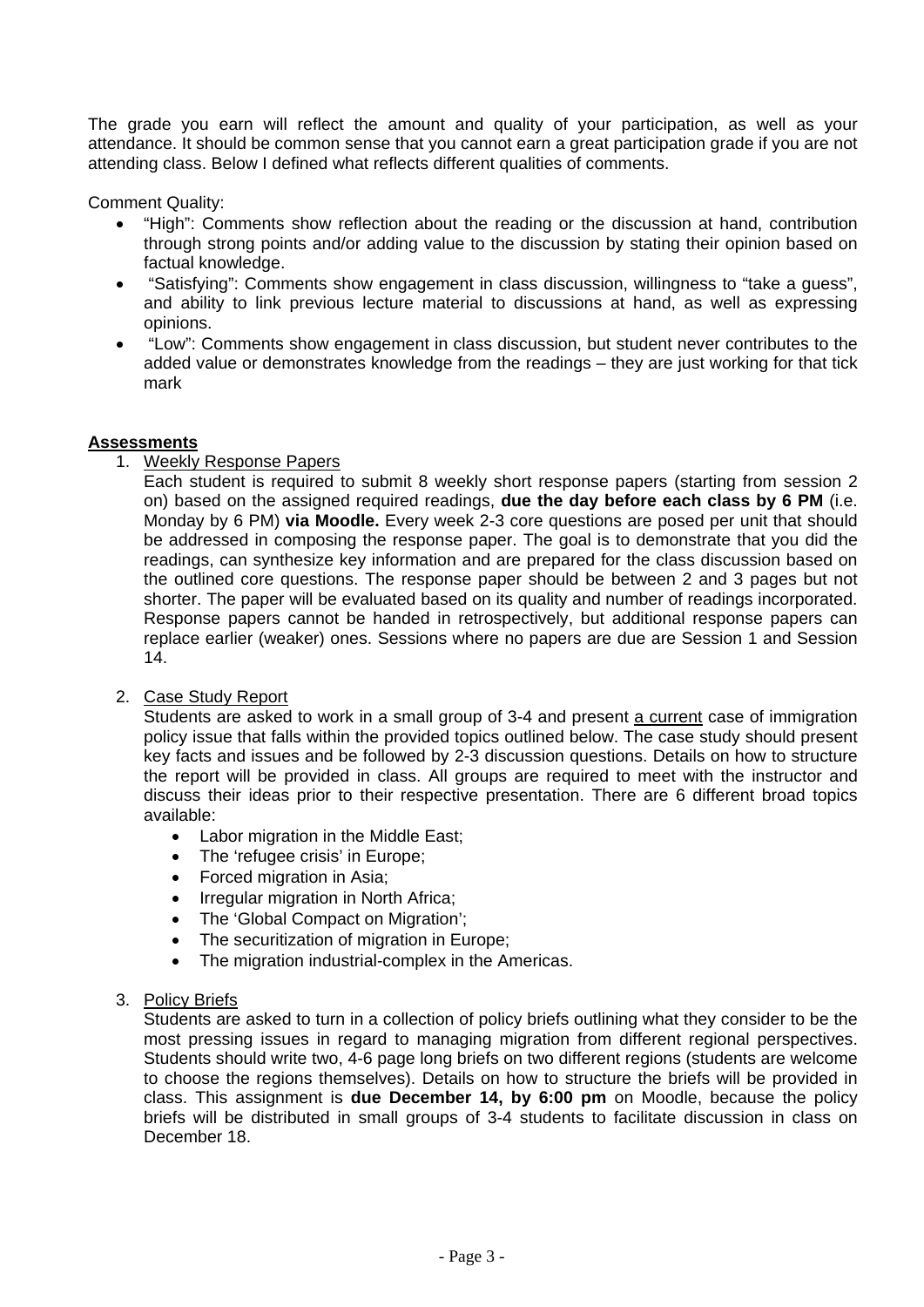The breakdown of your grade will be as follows:

20% = attendance and class participation 25% = weekly response papers  $15%$  = case study report  $40\%$  = policy briefs

To help you research, please find below a very brief list of useful websites for policy and current events-related migration news, research, and data:

- Migration Policy Institute: http://www.migrationpolicy.org/
- Refugee Studies Center (Oxford): http://www.rsc.ox.ac.uk/
- International Migration Institute (Oxford): http://www.imi.ox.ac.uk/
- Centre on Migration, Policy and Society (COMPAS): http://www.compas.ox.ac.uk/
- Migration Policy Center: http://www.migrationpolicycentre.eu/
- CARIM-East (focusing on the post-Soviet world): http://www.carimeast.eu/
- Center for Immigration Studies: http://www.cis.org/

# **Classroom Policies**

# *Use of Laptops & Other Electronic Devices*

All class material will be provided electronically, so extensive use of laptops to take notes is theoretically not necessary and can be done by hand. However, for the purpose of opening and following class readings/notes on readings, the use of laptops is permitted. I reserve the RIGHT TO BAN ALL LAPTOP USE (except for medical needs) if class participation is low and the distraction level through other laptop uses is high (checking emails, surfing the web, chatting, etc.).

In addition, students caught consistently not following lecture will receive a 0.25 grade points lower attendance and participation grade for each offense. Lastly, smart/cell phones should be set to silent, not vibrate.

### *Attendance and Absences*

You are allowed two absences for whatever reason during the semester. Beyond that you must provide proper documentation addressing the absence. If you plan to/know you will miss class and have a valid official excuse (e.g., medical, academic) or case of hardship (e.g., eviction from your place of residence or attendance at a funeral), please contact me ahead of time and provide me with proper documentation in each and every case. If you plan on observing religious holidays, please talk to me after our first session. Undocumented absences, as well as repeated tardiness (i.e. being more than 10 minutes late) will result in a 0.25 grade points lowered participation grade for every offense. If you chose to take one of your 'free' absences, please keep in mind that you are responsible for all lecture material, handouts, announcements, explanations of assignments, and other relevant details that you missed. Furthermore, if you come more than 20 minutes late to class, I will ask you to leave the room and you will be counted as absent.

### *Deadlines*

The above outlined deadlines are absolute – NO EXTENSIONS ARE GIVEN. Failure to turn in any of the assignments by the due date will result in a grade of 1.0 for that particular assignment. In order to avoid a penalty for late submission of a paper or assignment, you must have evidence of extenuating circumstances (e.g., a doctor's note for illness). This must be submitted to the professor prior to the time of the deadline.

### *Grade Appeal*

If you feel that an assessment was graded incorrectly, submit a written appeal to me within three days after the assessment in question was returned. Appeals or complaints submitted later cannot be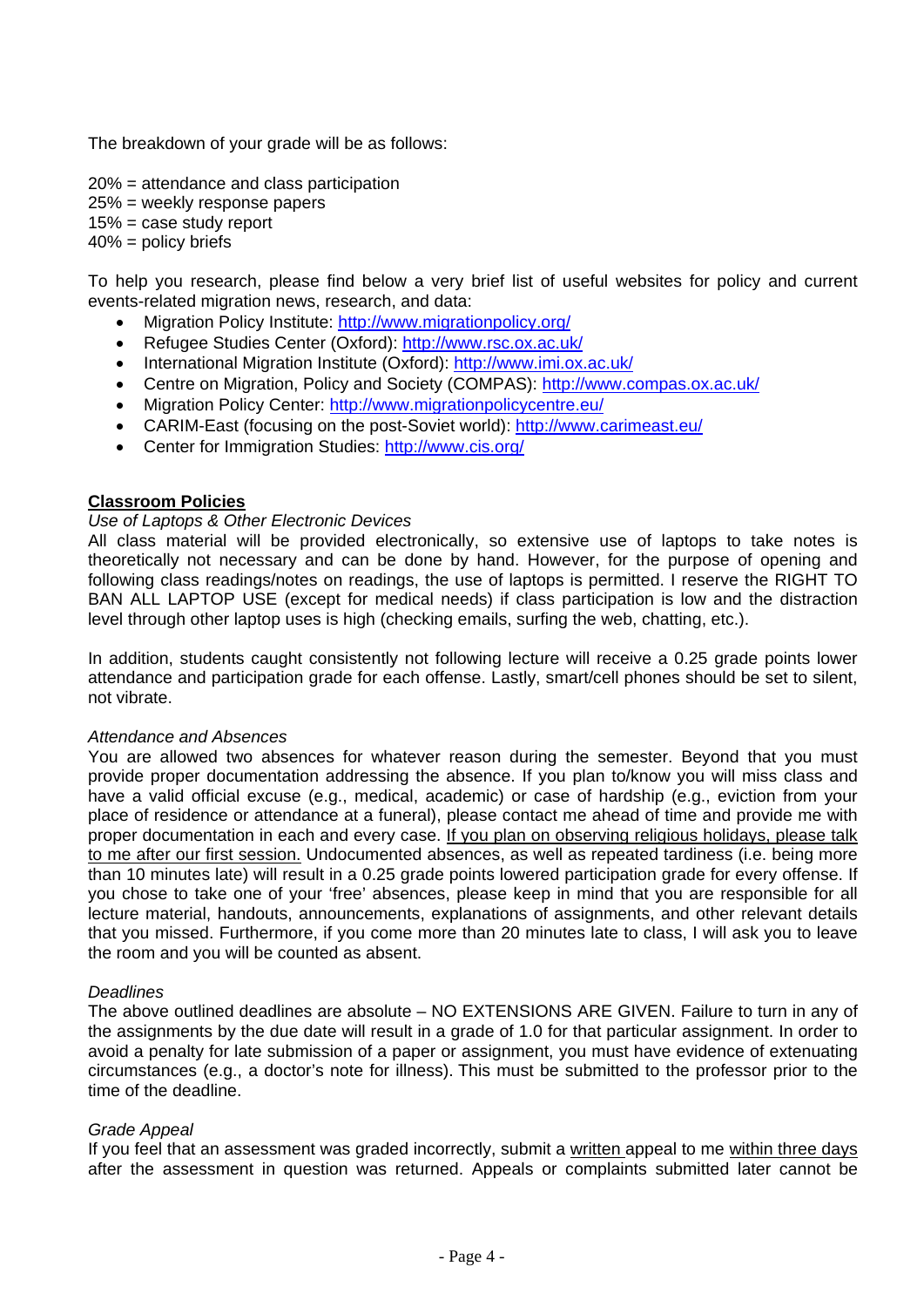accommodated. The instructor will take your comments into consideration and re‐read your assignments. However, be aware that a new grade could not be the same as you originally received; it could be higher, but it could also be lower. Students should keep copies of the assignments they turn in and retain graded papers until they receive their final course grade.

#### *Moodle Use*

Assignments, articles, announcements, and grades can be accessed via the Moodle course page. Assignments should be submitted via Moodle, unless otherwise specified.

#### *Academic Honesty*

As a student of the Graduate Institute of International and Development Studies you have agreed to abide by the Institute's academic honesty policy. All academic work must meet the standards described in "Institute's Internal Guidelines Governing Citation of Sources and Plagiarism." Lack of knowledge of the academic honesty policy is not a reasonable explanation for a violation. Final assignments, in this case policy briefs, will be analyzed via Turnitin. Please contact me any time you have questions related to course assignments and the academic honesty policy.

#### *Bilingual Policy*

Although the class will be held in English, students are welcome to ask questions and submit their written assessments in French.

### **Tentative Schedule and Reading Assignments**

September 18: Session 1 **Introduction** 

September 25: No session

### October 2: Session 2 **The Emergence of Immigration Control**

*Central Questions: Why is there a need to 'manage' migration? Has the state always been in control of migration?* 

### *Required:*

Torpey, John. 2000. "Coming and Going: On the State Monopolization of the Legitimate Means of Movement." In Torpey, John. *The Invention of the Passport: Surveillance, Citizenship and the State*. Cambridge University Press, Cambridge: 1-20.

Kalm, Sara. 2010. "Liberalizing Movements? The Political Rationality of Global Migration Management." In Geiger, Martin and Antoine Pécoud (eds.). *The Politics of International Migration Management*. Palgrave Macmillan, Basingstoke: 21-44.

Hollifield, James F. 2004. "The Emerging Migration State." *International Migration Review* 38(3):885-912.

Carens, Joseph. 1987. "Aliens and Citizens: The Case for Open Borders." The Review of Politics 49(2): 251‐273.

#### *Recommended:*

Zolberg, Aristide. 2008. *A Nation by Design: Immigration Policy in the Fashioning of America*. Harvard University Press, New York; Held, David et al. 1999. *Global Transformations: Politics, Economics, and Culture*. Stanford University Press: chapter 6; Massey, Douglas, Jorge Durand, and Nolan Malone. 2002. *Beyond Smoke and Mirrors*. Russell Sage Foundation: chapter 2.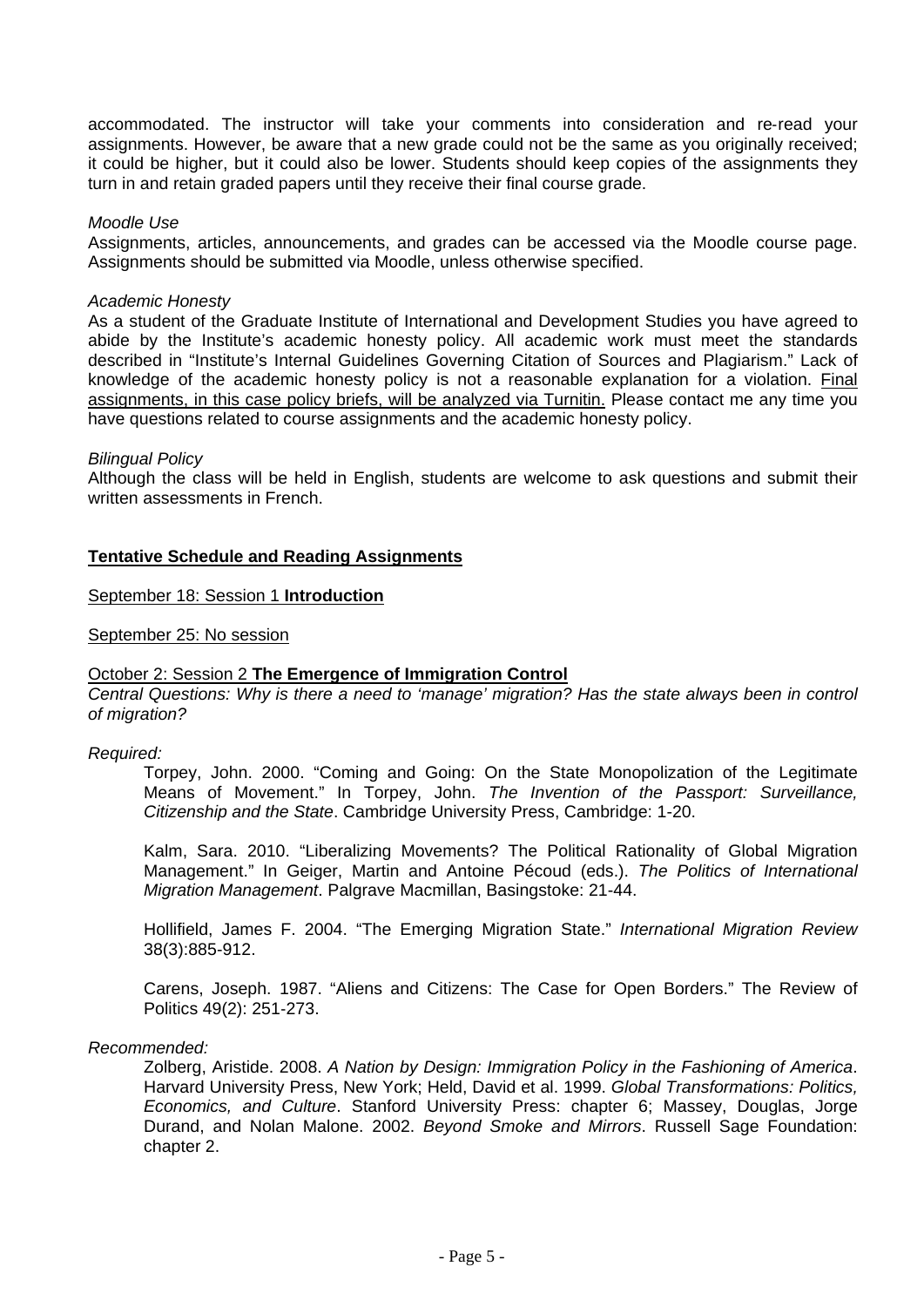### (!) October 3: Session 3 (8:15 in S4) **The Making of Immigration Policies: Theories and Models**

*Central Questions: What are the dominant approaches to migration policy-making, and what are their advantages and disadvantages? What considerations determine preferences towards migration policy?* 

### *Required:*

Freeman, Gary. 2006. "National Models, Policy Types and the Politics of Immigration in Liberal Democracies." *West European Politics* 29(2): 227-247.

Zolberg, Aristide. 1999. "Matters of State: Theorizing Immigration Policy." In Hirschman, Charles et al., *The Handbook of International Migration: The American Experience.* Russell Sage, New York: 71-93. (note: Skim the American immigration examples, focus on p. 81-93 in particular).

Boswell, Christina. 2007. "Theorizing Migration Policy: Is There a Third Way?" *International Migration Review* 41(1): 75-100.

Money, Jeanette. 1999. *Fences and Neighbors: The Political Geography of Immigration Control*. Cornell University Press: chapter 3.

### *Recommended:*

Berg, Linda and Andrea Spehar. 2013. "Swimming Against the Tide: Why Sweden Supports Free Labour Mobility Within and From Outside the EU?" *Policy Studies* 34(2): 142-161; Watts, Julie R. 1998. "Strange Bedfellows: How Spanish Labor Union Leaders and Employers Find Common Ground on Immigration." *Policy Studies Journal* 26(4): 657-675*;* Meyers, Eytan. 2000. "Theories of International Immigration Policy - A Comparative Analysis." *International Migration Review* 34(4): 1245-1282; Caviedes, Alexander. 2010. "The Sectoral Turn in Labour Migration Policy." In Georg Menz and Alexander Caviedes (eds.), *Labour Migration in Europe.* Palgrave MacMillan: 54-75. Freeman, Gary and Alan Kessler. 2008. "Political Economy and Migration Policy." *Journal of Ethnic and Migration Studies* 34(3): 655-678; Hollifield, James F. and Tom K. Wong. 2014. "The Politics of International Migration: How Can We Bring the State Back In?" In Caroline B. Brettell and James F. Hollifield. *Migration Theory: Talking Across Disciplines* (3rd edition). Routledge: chapter 6; Freeman, Gary. 1995. "Modes of Immigration Politics in Liberal Democratic States." *International Migration Review* 29(4): 881-902.

October 9: Session 4 **The Making of Immigration Policies: Policy Gaps and Their Causes** 

*Central Questions: What explains differences between policy intentions and outcomes (aka policy gaps)? What complications do actors on different political levels introduce to the policy process?* 

### *Required:*

Lahav, Gallya and Virginie Guiraudon. 2006. "Actors and Venues in Immigration Control: Closing the Gap between Political Demands and Policy Outcomes." *West European Politics* 29(2): 201-223

Cornelius, Wayne and Takeyuki Tsuda. 2004. "Controlling Immigration: The Limits of Government Intervention," in Wayne Cornelius, Takeyuki Tsuda, Philip L. Martin, and James F. Hollifield (eds.). *Controlling Immigration: A Global Perspective* (2<sup>nd</sup> edition). Stanford University Press, Stanford: 3-43.

Joppke, Christian. 1998. "Why Liberal States Accept Unwanted Immigration." *World Politics* 50(2): 266-293.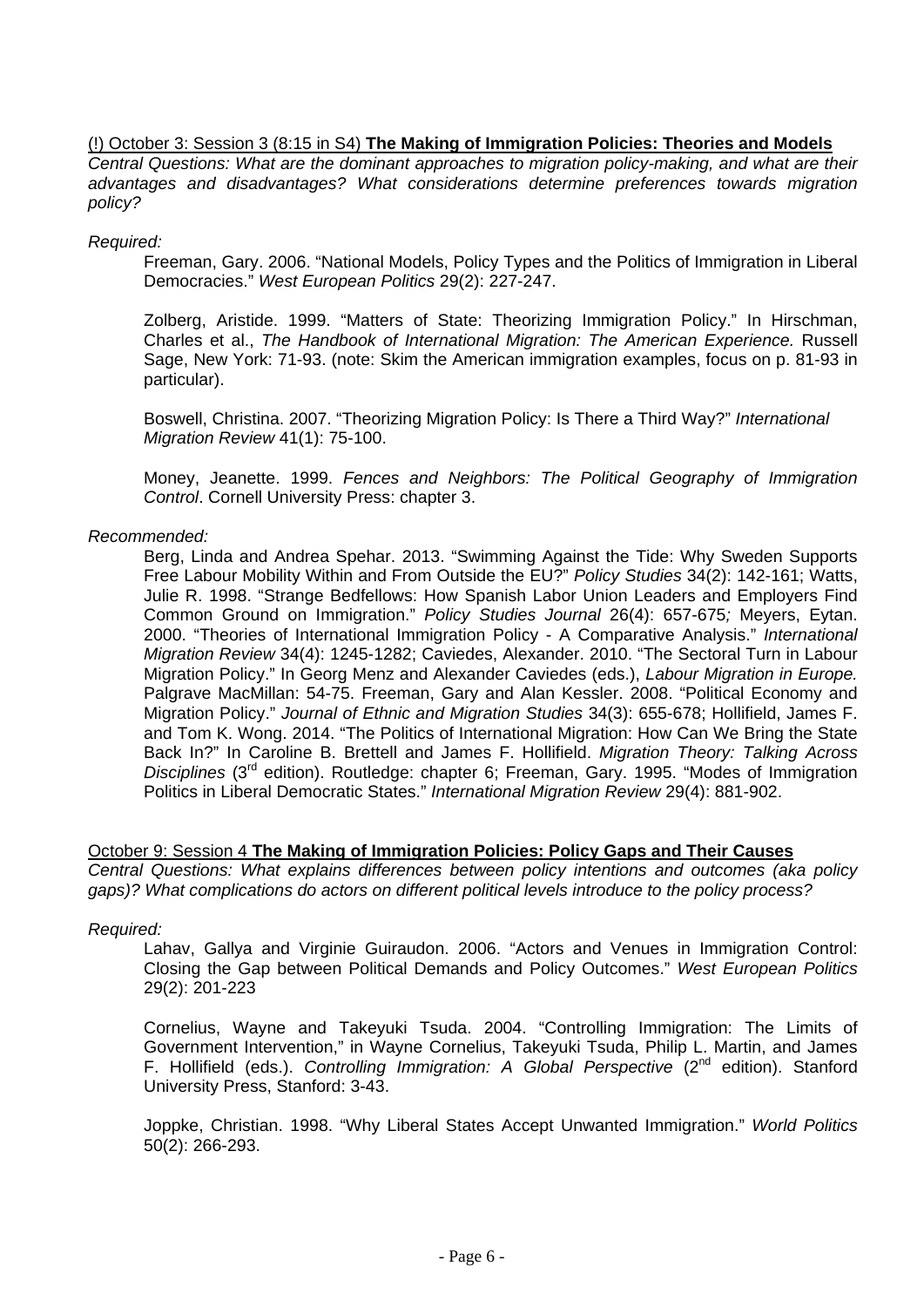### *Recommended:*

Czaika, Mathias and Hein de Haas. 2013. "The Effectiveness of Immigration Policies." *Population and Development Review* 39(3): 487–508; Hollifield, James F., Philip L. Martin, and Pia M. Orrenius. 2014. "The Dilemmas of Immigration Control." In James F., Philip L. Martin, and Pia M. Orrenius (eds.). *Controlling Immigration: A Global Perspective* (3rd edition). Stanford University Press: 3-34. Cornelius, Wayne and Marc Rosenblum. 2005. "Immigration and Politics." *Annual Review of Political Science* 8(1): 99-119; Menz, Georg. 2009. "National Actors and European Solutions: The Contours of Conflict." In Menz, Georg. *The Political Economy of Manage Migration: Nonstate Actors, Europeanization, and the Politics of Designing Migration Policies*. Oxford University Press, Oxford: 76-124; Scholten Peter, and Rinus Penninx. 2016. "The Multilevel Governance of Migration and Integration." In: Garcés-Mascareñas B., Penninx R. (eds*). Integration Processes and Policies in Europe*. IMISCOE Research Series. Springer: 91-108.

### October 16: Session 5 **Labor Migration Policy in Europe**

*Central Questions: What has been Europe's past experience with labor migration and what has changed?* 

### *Required:*

Castles, Stephen. 2006. "Guest Workers in Europe: A Resurrection?" *International Migration Review* 4(4): 741-766.

Ruhs, Martin and Philip Martin. 2008. "Numbers vs. Rights: Trade-Offs and Guest Worker Programs." *International Migration Review* 42(1): 249-265.

Marino*,* Stefania, Rinus Penninx and Judith Roosblad. 2015. "Trade Unions, Immigration and Immigrants in Europe Revisited: Unions' Attitudes and Actions under New Conditions*.*" *Comparative Migration Studies* 3(1): open access.

### *Recommended:*

Ellerman, Antje. 2015. "Do Policy Legacies Matter? Past and Present Guest Worker Recruitment in Germany." *Journal of Ethnic and Migration Studies* 41(8): 1235-1253; Kuptsch, Christiane and Philip Martin. 2011. "Low-Skilled Labour Migration." In Alexander Betts (ed.). *Global Migration Governance*. Oxford University Press, Oxford: 34-59; Castles, Stephen. 1986. "The Guest Worker in Western Europe – An Obituary." *International Migration Review* 20(4): 761-778; Ruhs, Martin. 2014. *The Price of Rights: Regulating International Labor Migration*. Princeton University Press.

### October 23: Session 6 **Labor Migration Policy in Comparative Perspective**

*Central Questions: How has immigration policy changed over time and across regions? How is labor migration regulated (or not regulated) outside of the Western democratic context?* 

*CASE STUDY 1: LABOR MIGRATION IN THE MIDDLE EAST*

### *Required:*

De Haas, Hein, Katharina Natter, and Simona Vezzoli. 2016. "Growing Restrictiveness or Changing Selection? The Nature and Evolution of Migration Policies." *International Migration Review,* Fall, 1-44.

Shin, Adrien J. 2017. "Tyrants and Migrants: Authoritarian Immigration Policy." *Comparative Political Studies*, 50(1):14-40.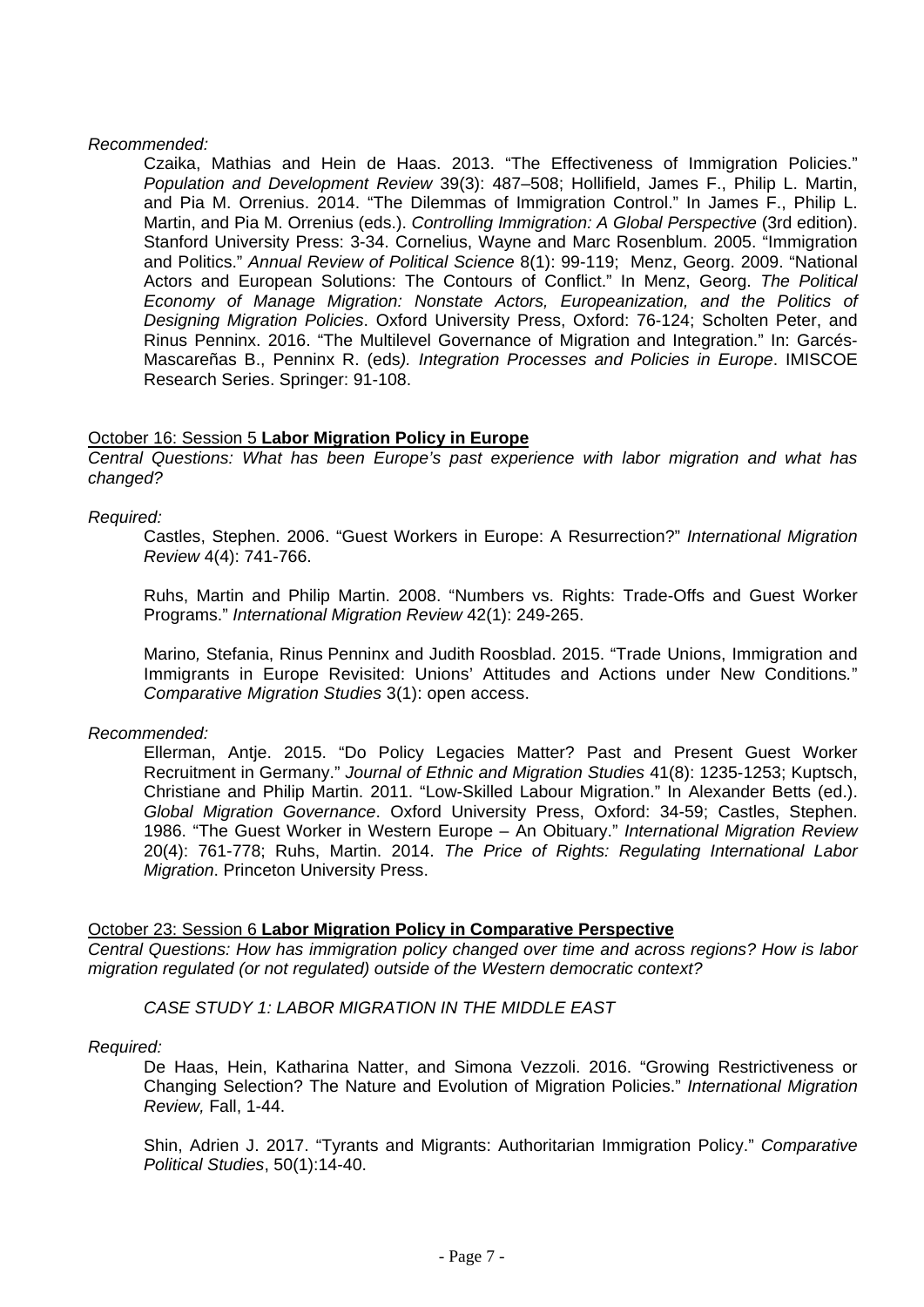Frantz, Elizabeth. 2013. "Jordan's Unfree Workforce: State-Sponsored Bonded Labour in the Arab Region." *Journal of Development Studies* 49 (8): 1072-1087.

#### *Recommended:*

Panizzon, Marion, et al. 2015. *Palgrave Handbook of International Labour Migration*. Palgrave Macmillan, Basingstoke; Freeman, Gary P. and David K. Hill. 2006. "Disaggregating Immigration Policy: The Politics of Skilled Labor Recruitment in the U.S." In Michael P. Smith and Adrian Favell (eds.). *The Human Face of Global Mobility: International Highly Skilled Migration in Europe, North America and the Asia-Pacific*. Transaction Publishers**:** 103-129; Boeri, Tito, et al. 2012. *Brain Drain and Brain Gain: The Global Competition to Attract Highly-Skilled Migrants*. Oxford University Press; Chaloff, Jonathan, and Georges Lemaitre. 2009. "Managing Highly-Skilled Labour Migration: A Comparative Analysis of Migration Policies and Challenges in OECD Countries." OECD: https://www.oecd.org/els/mig/46656535.pdf; Parsons, Christopher R., et al. 2014. "Conceptualising International High-Skilled Migration." IMI Working Paper 104.

### October 30: Session 7 **Forced Migration Policy in Europe**

*Central Questions: What factors have shaped asylum policy-making and regional cooperation in Europe before and after the refugee crisis?* 

*CASE STUDY 2: THE 'REFUGEE CRISIS' IN EUROPE*

### *Required:*

Schuster, Liza. 2000. "A Comparative Analysis of the Asylum Policy of Seven European Governments." *Journal of Refugee Studies* 13(1): 118-132.

Thielemann, Eiko R. 2003. "Between Interests and Norms: Explaining Burden-Sharing in the European Union." *Journal of Refugee Studies* 16(3): 253–273.

Zaun, Natascha. 2018. "States as Gatekeepers in EU Asylum Politics: Explaining the Non-Adoption of a Refugee Quota System." *Journal of Common Market Studies* 56(1): 44-62.

### *Recommended:*

Bakewell, Oliver. 2011. "Conceptualizing Displacement and Migration: Processes, Conditions, and Categories." In Koser, Khalid & Susan Martin (eds.). *The Migration-Displacement Nexus, Patterns, Processes and Policies*. Berghahn Books: 14-28; Neumayer, Eric. 2004. "Asylum Destination Choice: What Makes Some West European Countries More Attractive Than Others?" European Union Politics 5(2): 155-180; Moore, Will H. and Stephen M. Shellman. 2006. "Refugee or Internally Displaced Person?: To Where Should One Flee?" Comparative Political Studies 39(5): 599–622; Neumayer, Eric. 2005. "Bogus Refugees? The Determinants of Asylum Migration to Western Europe." International Studies Quarterly 49(3): 389–409; Adhikari, Prakash. 2013. "Conflict-Induced Displacement, Understanding the Causes of Flight." *American Journal of Political Science* 57(1): 82–89; Davenport, Christian A., Will H. Moore, and Steven C. Poe. 2003. "Sometimes You Just Have to Leave: Domestic Threats and Forced Migration, 1964-1989." *International Interactions* 29(1): 27–55.

### November 6: Session 8 **Forced Migration Policy: New Frontiers**

*Central Questions: What new challenges and differing contexts inform or complicate forced migration policy and politics?*

*CASE STUDY 3: FORCED MIGRATION IN ASIA*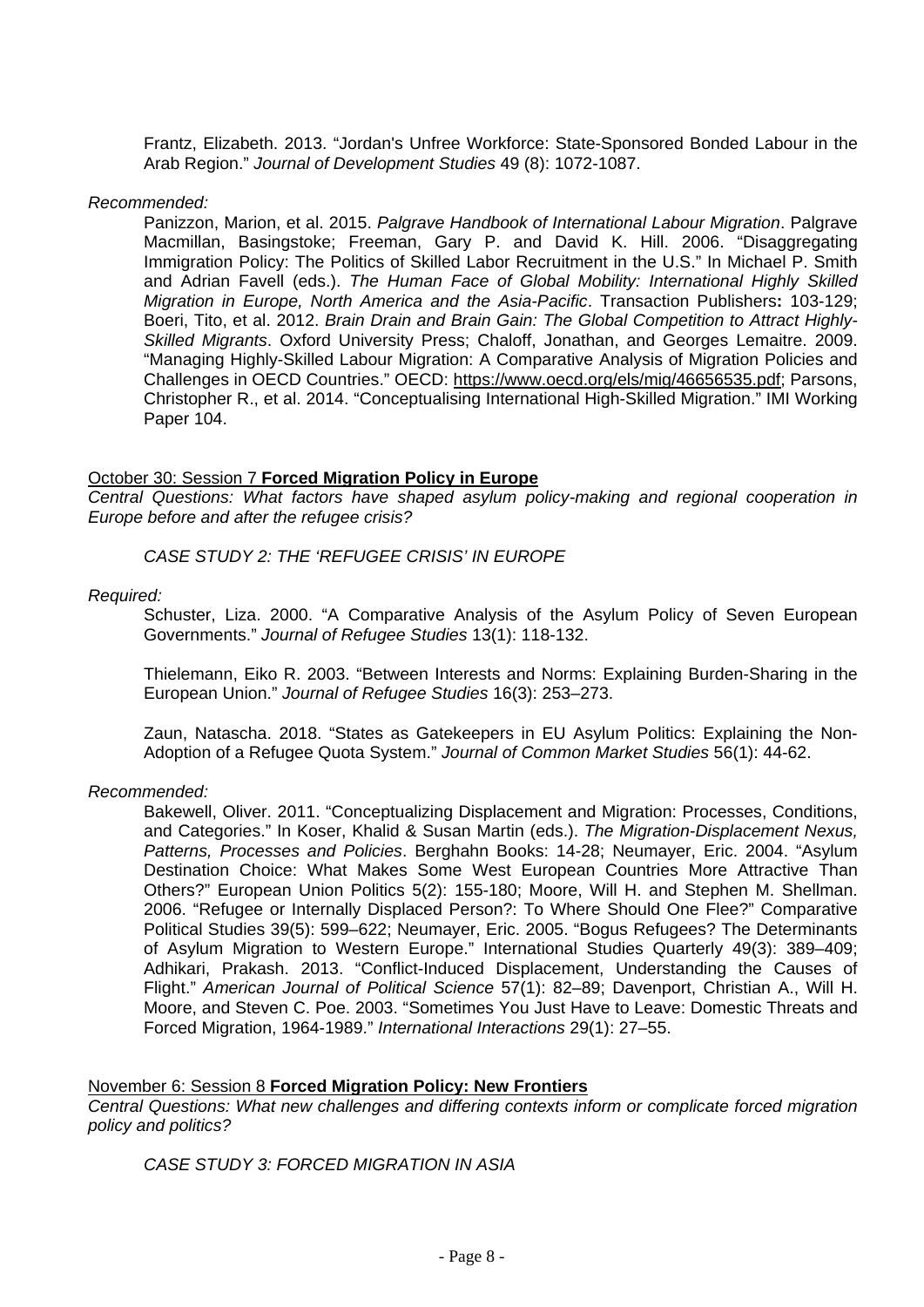### *Required:*

Hamlin, Rebecca. 2012. "Illegal Refugees: Competing Policy Ideas and the Rise of the Regime of Deterrence in American Asylum Politics." *Refugee Survey Quarterly* 31(2): 33–53.

Piguet, Etienne, Pecoud Antoine, and de Guchteneire, Paul. 2011. "Migration and Climate Change: An Overview." *Refugee Survey Quarterly* 30(3): 1-23.

Milner, James. 2009. "The Politics of Asylum in Africa." In Milner, James. *Refugees, the State, and the Politics of Asylum in Africa*. Palgrave Macmillan: 161–188.

### Recommended:

Jacobsen, Karen. 1996. "Factors Influencing the Policy Responses of Host Governments to Mass Refugee Influxes." *International Migration Review* 30(3): 655–678; Boswell, Christina. 2003. "The 'External Dimension' of EU Immigration and Asylum Policy." *International Affairs* 79 (3): 619–63; Gammeltoft-Hansen, Thomas. 2014. "International Refugee Law and Refugee Policy: The Case of Deterrence Policies." *Journal of Refugee Studies* 27 (4): 574-595; White, Gregory. 2017. "Environmental refugees." In Bourbeau, Philippe. *Handbook on Migration and Security*. Edward Elgar: 175-190; Marx, Reinhard. 1995. "Non-refoulement, Access to Procedures, and Responsibility for Determining Refugee Claims." *International Journal of Refugee Law* 7(3): 383-406; Moore, Will H., and Stephen M. Shellman. 2004. "Fear of Persecution: Forced Migration, 1952–1995." *The Journal of Conflict Resolution* 40(5): 723– 745; Hatton, Timothy J. and Jeffrey G. Williamson. 2005. "Global Migration and the World Economy." *Global Migration and the World Economy: Two Centuries of Policy and Performance*. MIT Press: chapter 13; Alexander Betts. 2009. *Forced Migration and Global Politics*. Wiley-Blackwell; Castles, Stephen and Mark J. Miller. 2009. *The Age of Migration: International Population Movements in the Modern World* (4<sup>th</sup> edition). Palgrave Macmillan: 188-195.

### November 13: Session 9 **Irregular Migration**

*Central Questions: What makes irregular migration a tricky issue to deal with? Do deterrence strategies abet illegal immigration?* 

*CASE STUDY 4*: IRREGULAR MIGRATION IN NORTH AFRICA

### *Required:*

Düvell, Franck. 2008. "Clandestine Migration in Europe." *Social Science Information* 47(4): 479-497.

Cornelius, Wayne. 2005. "Controlling 'Unwanted' Immigration: Lessons from the United States 1993-2004." *Journal of Ethnic and Migration Studies* 31(4): 775-794.

Czaika, Mathias and Mogens Hobolth. 2016. "Do Restrictive Asylum and Visa Policies Increase Irregular Migration into Europe?" *European Union Politics* 17(3): 345-365.

#### *Recommended:*

Düvell, Franck. 2011. "Irregular Migration." In Alexander Betts (ed.). *Global Migration Governance*. Oxford University Press: 78-108; Collet, Elizabeth. 2016. "Unauthorized Maritime Migration in Europe and the Mediterranean Region." In Newland, Kathleen et al. (eds.). *All At Sea: The Policy Challenges of Rescue, Interception and Long-Term Response to Maritime Migration*. Migration Policy Institute: Washington D.C.: 43-98; Orrenius, Pia M. and Madeline Zavodny (2003). "Do Amnesty Programs Reduce Undocumented Immigration? Evidence from IRCA." *Demography* 40(3): 437-450; Tichenor, Daniel J. 2009. "Navigating an American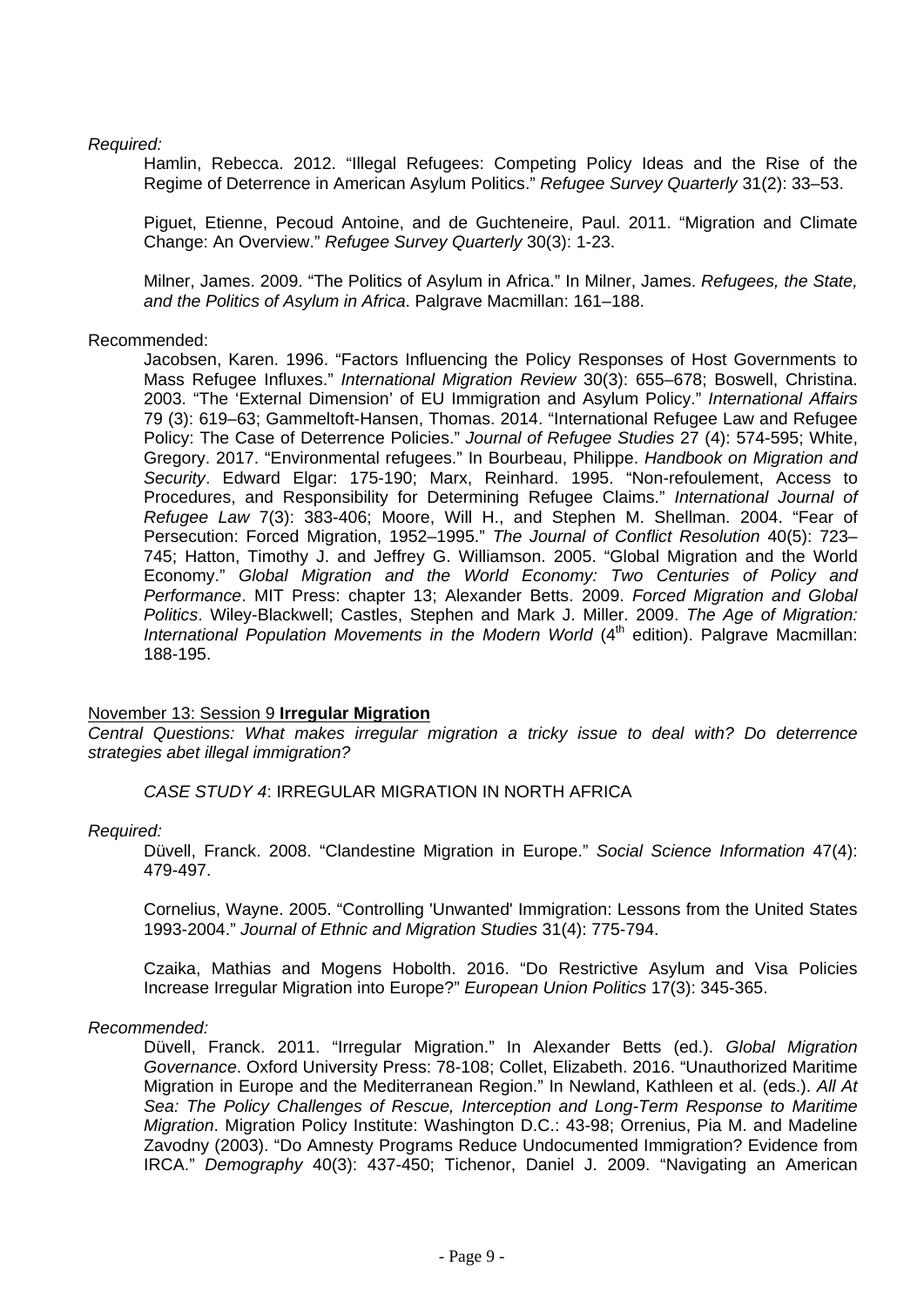Minefield: The Politics of Illegal Immigration." *The Forum: A Journal of Applied Research in Contemporary Politics* 7(3): 1-21; Hanson, Gordon H. 2007. *The Economic Logic of Illegal Immigration*. Council on Foreign Relations Press; Düvell, Franck. 2011. "Irregular Migration." In Alexander Betts (ed.). *Global Migration Governance*. Oxford University Press: 78-108; Koser, Khalid. 2006. Irregular Migration. In Marshall, Barbara. *The Politics of Migration: A Survey*. Routledge: 44-57

#### November 20: Session 10 **Interdependence and Immigration Control**

*Central Questions: What factors add greater complexity (read: constraints) to national immigration control policy? How does foreign policy and trade policy interact with immigration control?* 

#### *Required:*

Tsourapas, Gerasimo. 2018. "Labor Migrants as Political Leverage: Migration Interdependence and Coercion in the Mediterranean." *International Studies Quarterly*, forthcoming.

Guiraudon & Lahav. 2000. A Reappraisal of the State Sovereignty Debate: The Case of Migration Control, *Comparative Political Studies* 33(2): 163-195*.* 

Peters, Margaret. 2015. "Open Trade, Closed Borders: Immigration in the Era of Globalization." *World Politics* 67(1): 114–154.

#### *Recommended:*

Sassen, Saskia. 1998. *Globalization and its Discontents.* New York Press: chapter 2; Cerna, Lucie, James Hollifield and William Hynes. 2015. "Trade, Migration and the Crisis of Globalization." In Panizzon, Marion et al. *The Palgrave Handbook of International Labour Migration*. Palgrave Macmillan, Basingstoke: 17-40; Caviedes, Alexander. 2004. "The Open Method of Co-ordination in Immigration Policy: A Tool for Prying Open Fortress Europe?" *Journal of European Public Policy* 11(2): 289-310; Hatton, Timothy J. and Jeffrey G. Williamson. 2005. *Global Migration and the World Economy: Two Centuries of Policy and Performance*. MIT Press: chapter 10; Massey, Douglas et al. 1998. *Worlds in Motion.* Oxford University Press: 62-69; Sassen, Saskia. 1996. *Losing Control: Sovereignty in the Age of Globalization*. Columbia University Press.

(!) November 28: Session 11 (8:15 in S4) **Issues in European and International Governance**  *Central Questions: How and to what extent is (or isn't) migration globally governed?* 

#### *CASE STUDY 5: THE GLOBAL COMPACT ON MIGRATION*

#### *Required:*

Betts, Alexander. 2011. "Introduction: Global Migration Governance." In Betts, Alexander (ed.). *Global Migration Governance*. Oxford University Press, Oxford: 1-33.

Greenhill, Kelly M. 2016. "Open Arms Behind Barred Doors: Fear, Hypocrisy and Policy Schizophrenia in the European Migration Crisis." *European Law Journal* 22 (3): 317–332

Triandafyllidou, Anna. 2017. "Governing Migrant Smuggling." In Bourbeau, Philippe. *Handbook on Migration and Security*. Edward Elgar: 210-231.

#### *Recommended:*

Castles, Stephen and van Hear, Nicholas. 2011. "Root Causes." In Betts, Alexander (ed.). *Global Migration Governance*. Oxford University Press, Oxford: 287-305; Chetail, Vincent.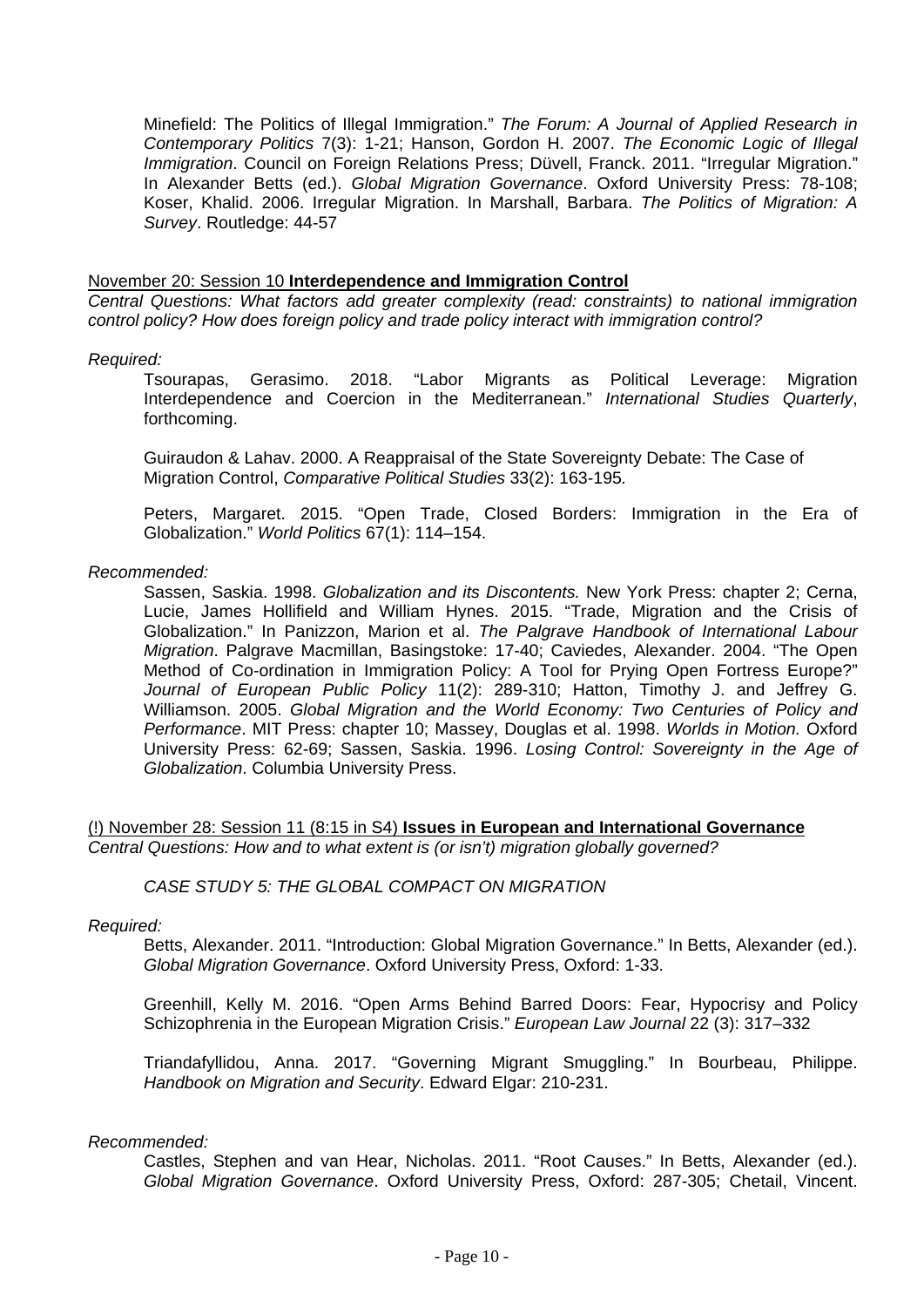2016. "Looking Beyond the Rhetoric of the Refugee Crisis: The Failed Reform of the Common European Asylum System." *European Journal of Human Rights*: 584-602; Thielemann, Eiko. 2011. "How Effective are Migration and Non-Migration Policies that Affect Forced Migration." Migration Studies Unit Working Paper 14: 1-14; Thielemann, Eiko and Armstrong, Carolyn. 2013. "Understanding European Asylum Cooperation under the Schengen/Dublin System: A Public Goods Framework*". European Security* 22 (2): 148-164; Loescher, Gil and James Milner. 2011. "UNHCR and the Global Governance of Refugees" In Betts, Alexander (ed.). *Global Migration Governance*. Oxford University Press, Oxford: 189-209 OUP; Georgi, Fabian. 2010. "For the Benefit of Some: The International Organization for Migration its Global Migration Management." In Geiger, Martin and Antoine Pécoud (eds.). *The Politics of International Migration Management*. Palgrave Macmillan, Basingstoke: 45-72; Castles, Stephen and Nicholas Van Hear. 2011. "Root Causes" In Betts, Alexander (ed.). *Global Migration Governance*. Oxford University Press, Oxford: 287-306.

### December 4: Session 12 **Securitization of Migration**

*Core Questions: How are migration and security linked? What are the consequences of securitizing discourses for immigration policy?* 

*CASE STUDY 6: THE SECURITIZATION OF MIGRATION IN EUROPE* 

### *Required:*

Bourbeau, Philippe. 2011*. The securitization of migration: a study of movement and order*. Routledge: chapter 3.

Messina, Anthony M. 2014. "Securitizing Immigration in the Age of Terror." *World Politics* 66(3): 530-559;

Leonard, Sarah. 2010. "EU Border Security and Migration into the European Union: FRONTEX and Securitization through Practices." *European Security* 19(2): 231-254.

### *Recommended:*

Boswell, Christina. 2007. "Migration Control in Europe After 9/11: Explaining the Absence of Securitization." *Journal of Common Market Studies* 45(3): 589-610; Huysmans, Jef and Vicki Squire. 2010. "Migration and Security." In Cavelty, Myriam D. and Victor Mauer. *Handbook of Security Studies*. Routledge, Milton Park: 169-179; Hammerstad, Anne. 2014. "The Securitization of Forced Migration." In Fiddian-Qasmiyeh et al. (eds). *The Oxford Handbook of Refugee and Forced Migration Studies*. OUP: 265-277; Geigern, Martin and Antoine Pecoud. International organizations an the securitization of migration. Chapter 17; Bourbeau, Philippe. 2015. "Migration, Resilience and Security: Responses to New Inflows of Asylum Seekers and Migrants." *Journal of Ethnic and Migration Studies* 41(12): 1958-1977; Bigo, Didier. 2002. "Security and Immigration: Toward a Critique of the Governmentality of Unease." *Alternatives* 27: 63-92; Chebel d'Appollonia, Ariane. 2012. *Frontiers of Fear*. Cornell University Press; Buofino, Alessandra. 2004. "Between unity and plurality: the politicization and securitization of the discourse of immigration in Europe." *New Political Science* 26(1): 23-49; Ceyhan, Ayse and Anastassia Tsoukala. 2002. "The Securitization of Migration in Western Societies: Ambivalent Discourses and Policies." *Alternatives* 27: 21-39; Diez, Thomas and Vicki Squire. 2008. "Traditions of Citizenship and the Securitisation of Migration in Germany and Britain." *Citizenship Studies* 12(6): 565–581; Doty, Roxanne. 2011. "Bare Life: Border-crossing Deaths and Spaces of Moral Alibi", in *Environment and Planning D: Society and Space* 29: 599-612; Hampshire, James. 2009. "Disembedding Liberalism? Immigration Politics and Security in Britain since 9/11." In Givens, Terri, Gary Freeman and David Leal (eds.) *Immigration Policy and Security: U.S., European, and Commonwealth Perspectives*. Routledge: New York & London: 109-129; Heisler, Martin and Zig Layton-Henry. 1993. "Migration and the links